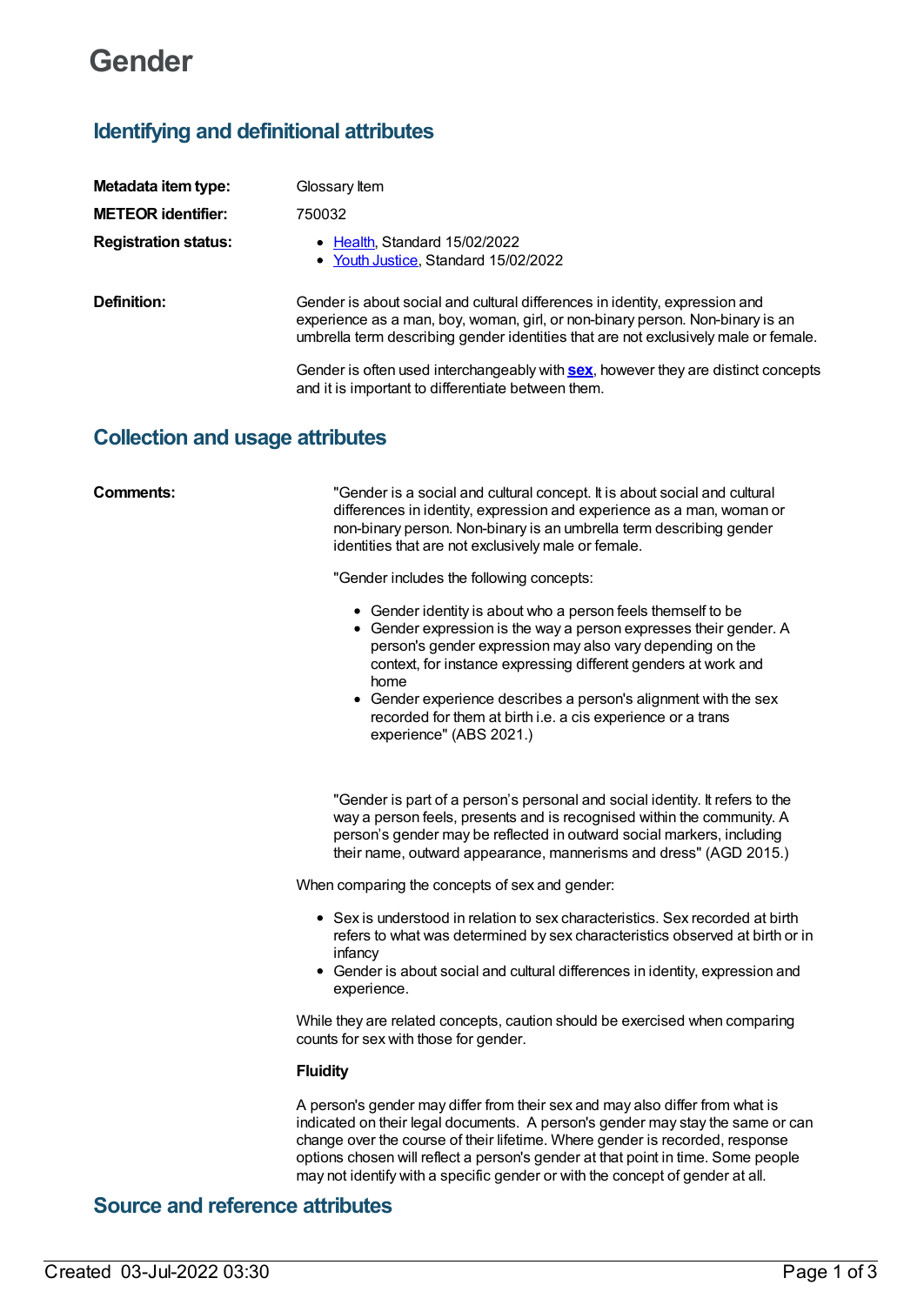**Submitting organisation:** Australian Institute of Health and Welfare. **Origin:** ABS (Australian Bureau of Statistics) 2021. Standard for sex, gender, variations of sex characteristics and sexual orientation variables. Canberra: ABS, viewed 6 October 2021 https://www.abs.gov.au/statistics/standards/standard-sex-gender[variations-sex-characteristics-and-sexual-orientation-variables/latest-release](https://www.abs.gov.au/statistics/standards/standard-sex-gender-variations-sex-characteristics-and-sexual-orientation-variables/latest-release) AGD (Attorney-General's Department) 2015. AustralianGovernment Guidelines on the Recognition of Sex and Gender, viewed 6 October 2021 [https://www.ag.gov.au/rights-and-protections/publications/australian-government](https://www.ag.gov.au/rights-and-protections/publications/australian-government-guidelines-recognition-sex-and-gender)guidelines-recognition-sex-and-gender

## **Relational attributes**

**Related metadata references:**

#### See also **[Sex](https://meteor.aihw.gov.au/content/750030)**

- [Health](https://meteor.aihw.gov.au/RegistrationAuthority/12), Standard 15/02/2022
- Youth [Justice](https://meteor.aihw.gov.au/RegistrationAuthority/4), Standard 15/02/2022

See also **Sexual [orientation](https://meteor.aihw.gov.au/content/755634)** 

• [Health](https://meteor.aihw.gov.au/RegistrationAuthority/12), Qualified 03/06/2022

See also Variations of sex [characteristics](https://meteor.aihw.gov.au/content/757670)

• [Health](https://meteor.aihw.gov.au/RegistrationAuthority/12), Qualified 03/06/2022